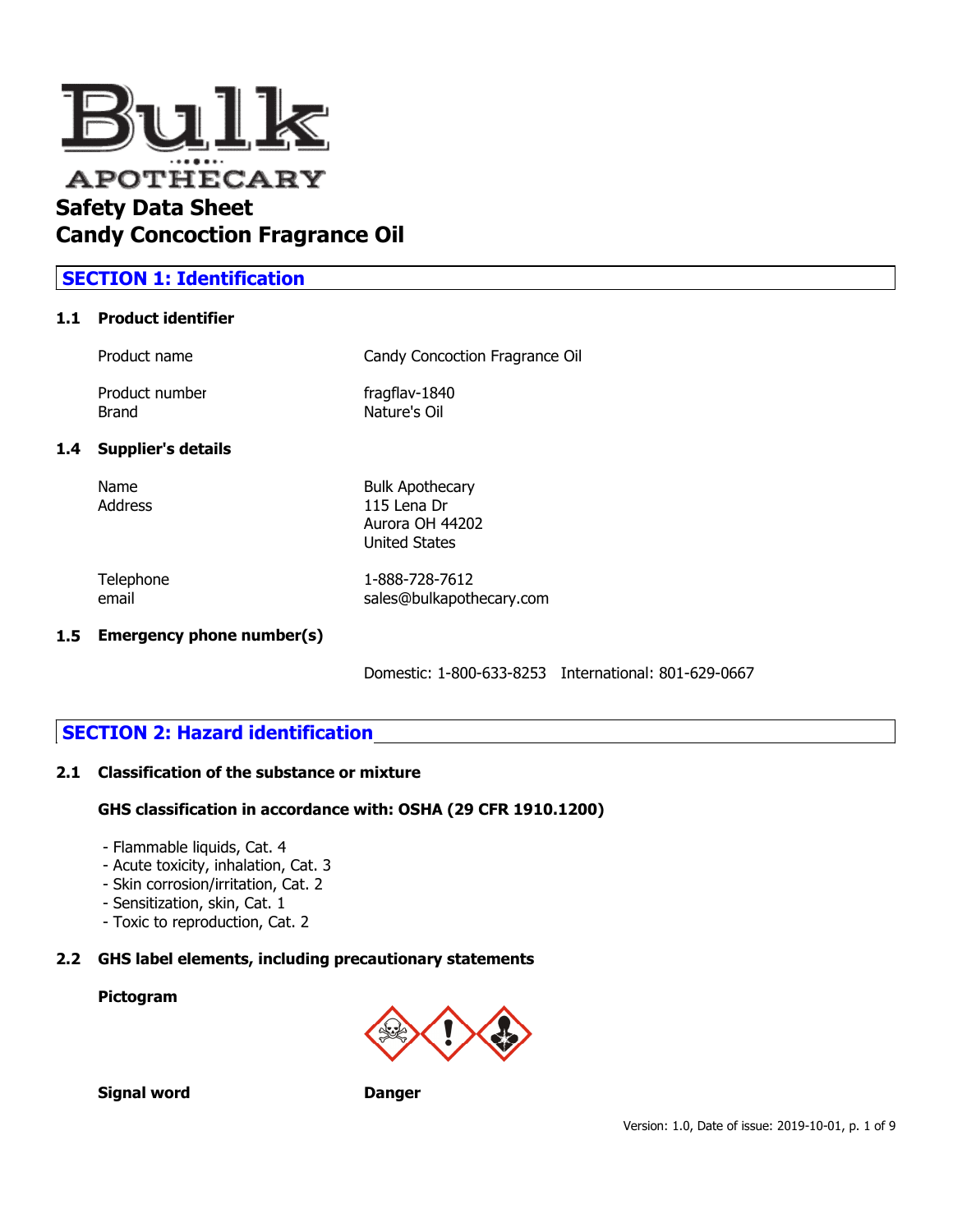| Hazard statement(s)        |                                                                            |
|----------------------------|----------------------------------------------------------------------------|
| H <sub>227</sub>           | Combustible liquid                                                         |
| H315                       | Causes skin irritation                                                     |
| H317                       | May cause an allergic skin reaction                                        |
| H331                       | Toxic if inhaled                                                           |
| H361                       | Suspected of damaging fertility or the unborn child [effect, route]        |
| Precautionary statement(s) |                                                                            |
| P201                       | Obtain special instructions before use.                                    |
| P202                       | Do not handle until all safety precautions have been read and understood.  |
| P210                       | Keep away from heat/sparks/open flames/hot surfaces. No smoking.           |
| P261                       | Avoid breathing dust/fume/gas/mist/vapors/spray.                           |
| P264                       | Wash  thoroughly after handling.                                           |
| P271                       | Use only outdoors or in a well-ventilated area.                            |
| P272                       | Contaminated work clothing must not be allowed out of the workplace.       |
| P280                       | Wear protective gloves/protective clothing/eye protection/face protection. |
| P302+P352                  | IF ON SKIN: Wash with plenty of water/                                     |
| P304+P340                  | IF INHALED: Remove person to fresh air and keep comfortable for breathing. |
| P308+P313                  | IF exposed or concerned: Get medical advice/attention.                     |
| P311                       | Call a POISON CENTER/doctor/                                               |
| P321                       | Specific treatment (see  on this label).                                   |
| P332+P313                  | If skin irritation occurs: Get medical advice/attention.                   |
| P333+P313                  | If skin irritation or rash occurs: Get medical advice/attention.           |
| P362+P364                  | Take off contaminated clothing and wash it before reuse.                   |
| P363                       | Wash contaminated clothing before reuse.                                   |
| P370+P378                  | In case of fire: Use  to extinguish.                                       |
| P403+P233                  | Store in a well-ventilated place. Keep container tightly closed.           |
| P403+P235                  | Store in a well-ventilated place. Keep cool.                               |
| P405                       | Store locked up.                                                           |
| P501                       | Dispose of contents/container to                                           |

# **SECTION 3: Composition/information on ingredients**

#### **3.2 Mixtures**

#### **Hazardous components**

# **1. ETHYL VANILLIN**

| Concentration |  |
|---------------|--|
| CAS no.       |  |

 $1 - 5$  % (weight)  $121 - 32 - 4$ 

# **2. Lemon oil**

CAS no. 8008-56-8

 $1 - 5$  % (weight)

- Flammable liquids, Cat. 3
- Skin corrosion/irritation, Cat. 2
- Sensitization, skin, Cat. 1
- Aspiration hazard, Cat. 1
- Hazardous to the aquatic environment, short-term (acute), Cat. 2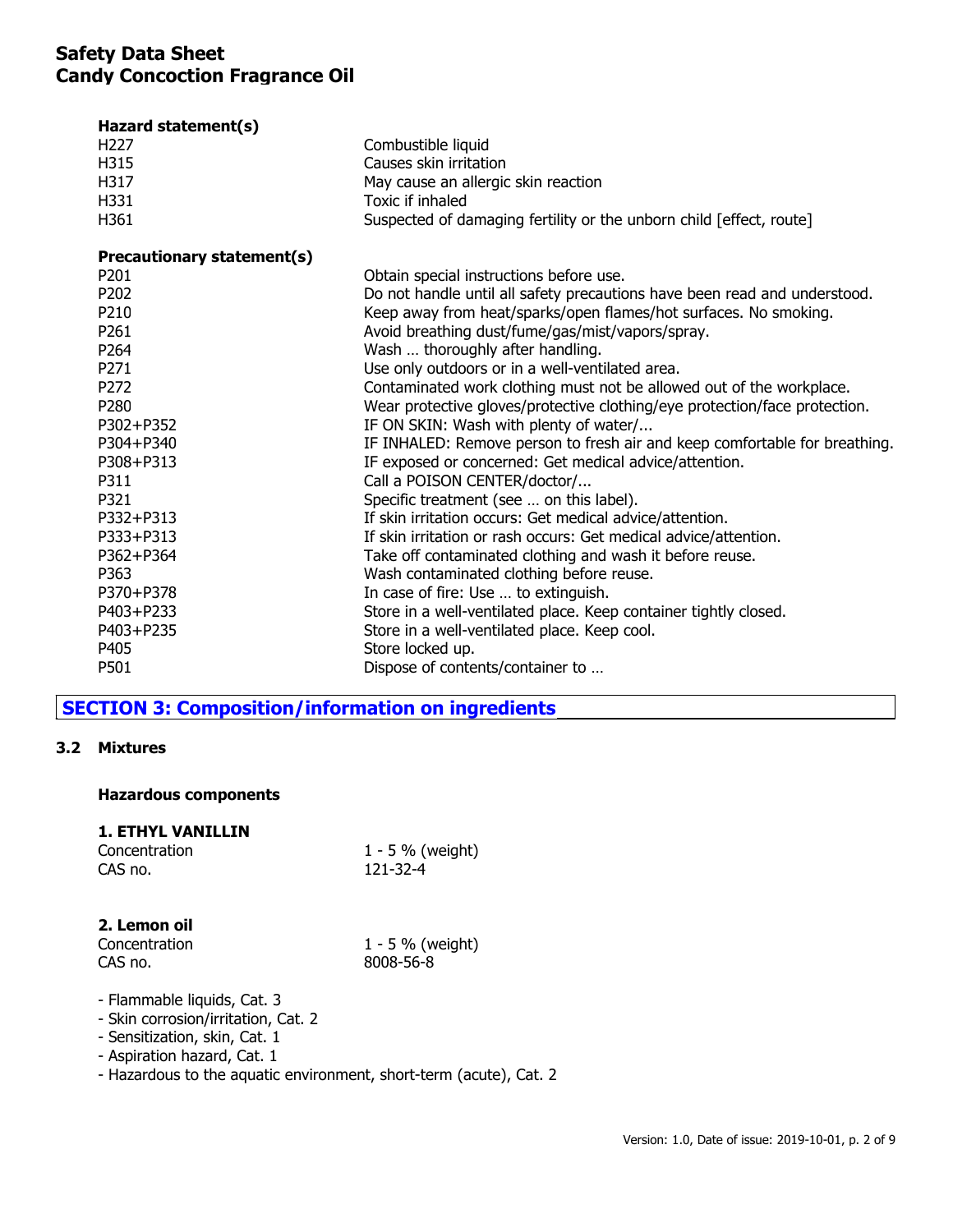#### **3. Linalool**

| $1 - 5 \%$ (weight) |
|---------------------|
| 201-134-4           |
| 78-70-6             |
|                     |

- Eye damage/irritation, Cat. 2A

- Flammable liquids, Cat. 4

- Skin corrosion/irritation, Cat. 2

- Hazardous to the aquatic environment - acute hazard, Cat. 3

| H <sub>227</sub> | Combustible liquid            |
|------------------|-------------------------------|
| H315             | Causes skin irritation        |
| H319             | Causes serious eye irritation |
| H402             | Harmful to aquatic life       |

## **4. 2-(4-tert-Butylbenzyl)propionaldehyde**

| Concentration | $1 - 5 \%$ (weight) |
|---------------|---------------------|
| EC no.        | 201-289-8           |
| CAS no.       | $80 - 54 - 6$       |

- Acute toxicity, oral, Cat. 4

- Hazardous to the aquatic environment - acute hazard, Cat. 2

- Hazardous to the aquatic environment long-term hazard, Cat. 2
- Sensitization, skin, Cat. 1
- Skin corrosion/irritation, Cat. 2

- Toxic to reproduction, Cat. 2

| H302 | Harmful if swallowed                                                |
|------|---------------------------------------------------------------------|
| H315 | Causes skin irritation                                              |
| H317 | May cause an allergic skin reaction                                 |
| H361 | Suspected of damaging fertility or the unborn child [effect, route] |
| H401 | Toxic to aquatic life                                               |
| H411 | Toxic to aquatic life with long lasting effects                     |

## **5. Orange Oil**

| Concentration | 1 - 5 % (weight) |
|---------------|------------------|
| CAS no.       | 8028-48-6        |

## **6. Lemon OIl Terpenes**

| Concentration | 1 - 5 % (weight) |
|---------------|------------------|
| CAS no.       | 68917-33-9       |

# **7. 4-(4-Hydroxyphenyl)-2-butanone**

| Concentration | 1 - 5 % (weight) |
|---------------|------------------|
| CAS no.       | 5471-51-2        |

# **8. VANILLIN**

| Concentration |  |
|---------------|--|
|               |  |

 $1 - 5$  % (weight)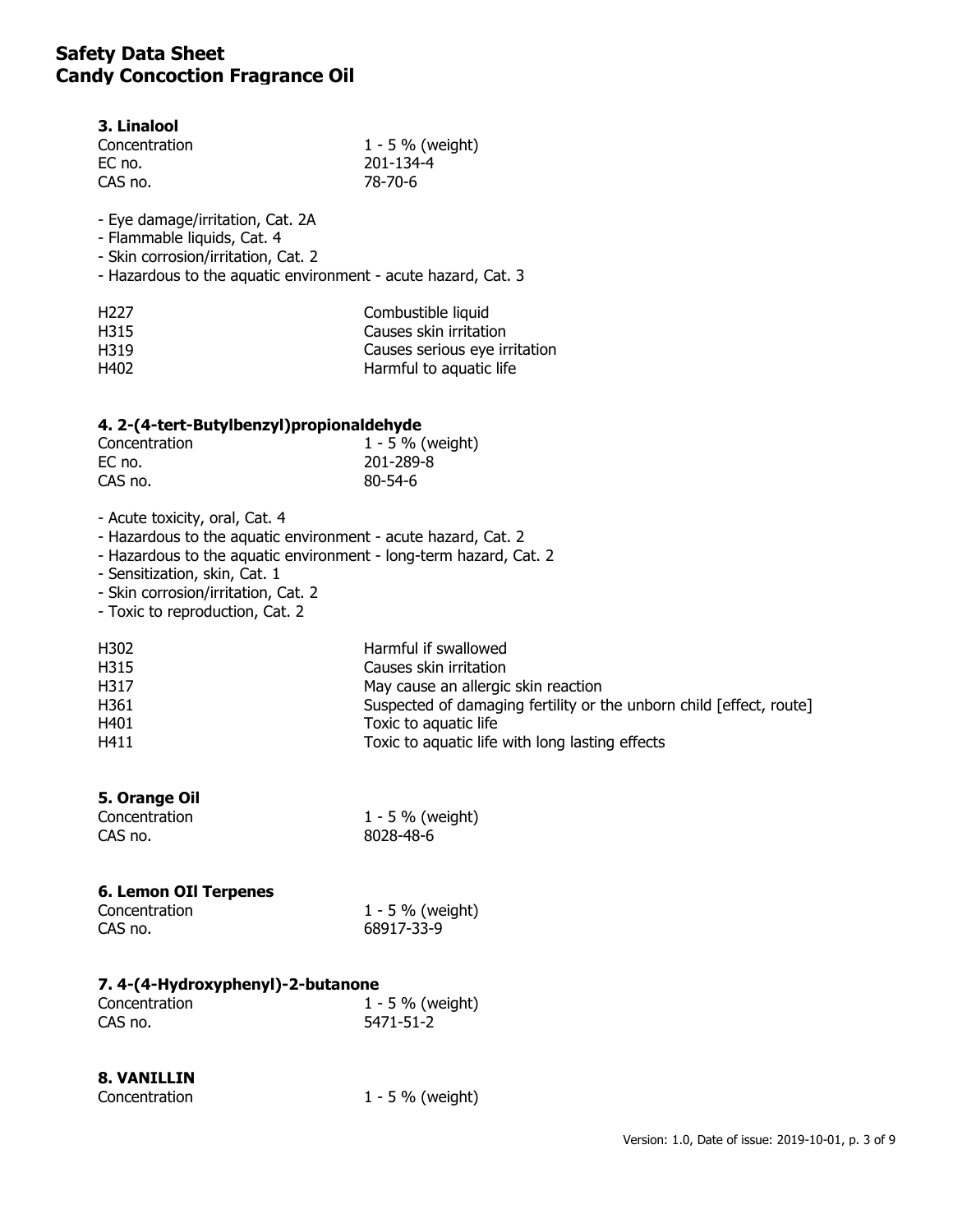CAS no. 121-33-5

# **9. Ethyl maltol**

| Concentration | $1 - 5 \%$ (weight) |
|---------------|---------------------|
| EC no.        | 225-582-5           |
| CAS no.       | 4940-11-8           |

- Acute toxicity, oral, Cat. 4

H302 Harmful if swallowed

# **10. Ethyl 3-methyl-3-phenylglycidate**

| Concentration | $1 - 5 \%$ (weight) |
|---------------|---------------------|
| EC no.        | 201-061-8           |
| CAS no.       | 77-83-8             |

- Carcinogenicity, Cat. 1A - Flammable gases, Cat. 1

- Germ cell mutagenicity, Cat. 1B

| H <sub>220</sub> | Extremely flammable gas           |
|------------------|-----------------------------------|
| H340             | May cause genetic defects [route] |
| H350             | May cause cancer [route]          |

## **11. Hexanoic acid, 2-propen-1-yl ester**

| Concentration | $1 - 5 \%$ (weight) |
|---------------|---------------------|
| EC no.        | 204-642-4           |
| CAS no.       | 123-68-2            |

## **12. 2-Buten-1-one, 1-(2,6,6-trimethyl-3-cyclohexen-1-yl)-**

| Concentration | $0.1 - 1$ % (weight) |
|---------------|----------------------|
| EC no.        | 260-709-8            |
| CAS no.       | 57378-68-4           |

#### **13. CINNAMALDEHYDE**

| Concentration |  |
|---------------|--|
| EC no.        |  |
| CAS no.       |  |

 $0.1 - 1$  % (weight)  $203 - 213 - 9$ 104-55-2

# **14. Oils, davana**

Concentration 0.1 - 1 % (weight)<br>CAS no. 8016-03-3  $8016 - 03 - 3$ 

# **SECTION 4: First-aid measures**

## **4.1 Description of necessary first-aid measures**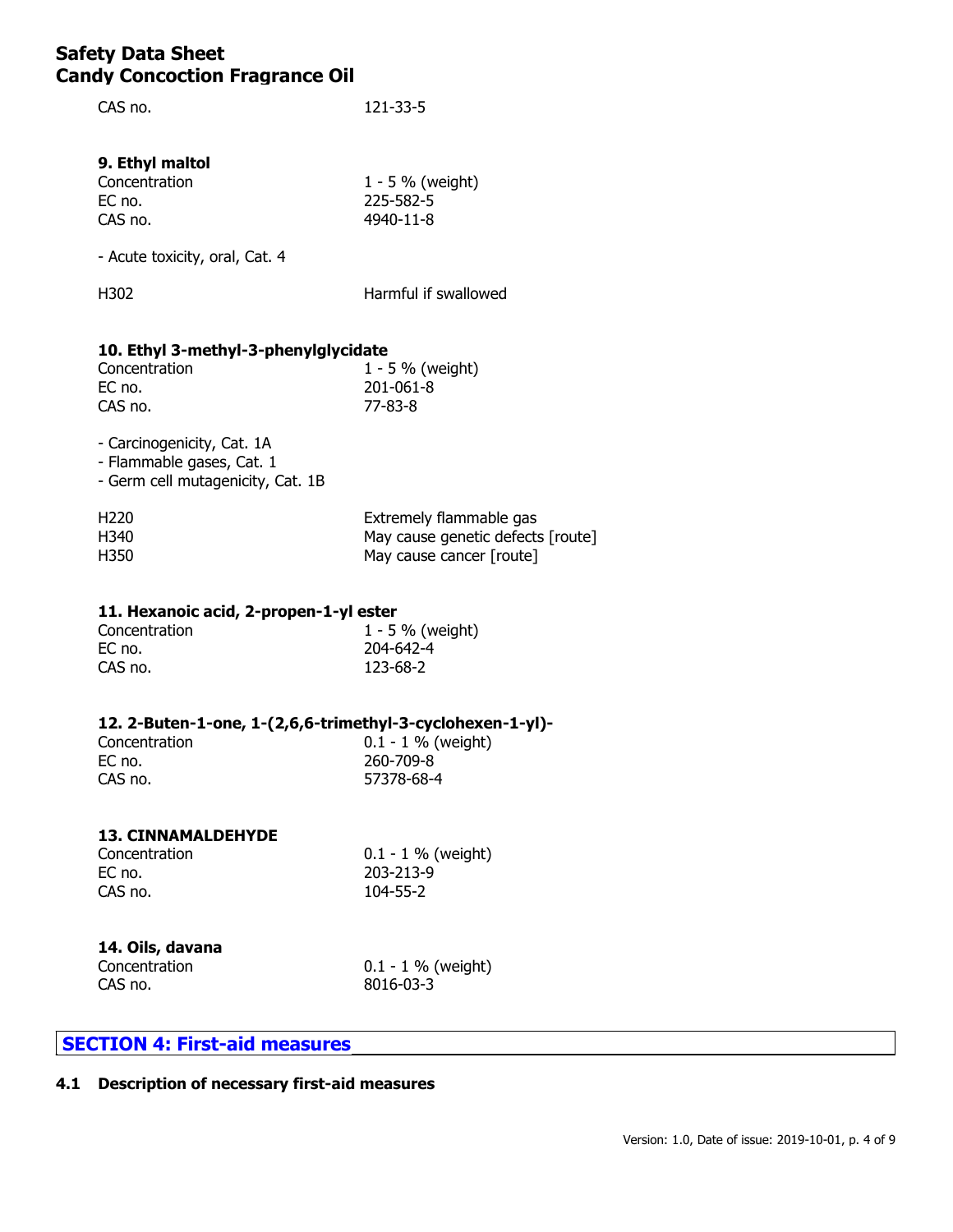| General advice          | IF exposed or concerned: Get medical advice/attention.                                                                                 |
|-------------------------|----------------------------------------------------------------------------------------------------------------------------------------|
| If inhaled              | Remove person to fresh air and keep comfortable for breathing. Call a<br>doctor.                                                       |
| In case of skin contact | Wash skin with plenty of water. Take off contaminated clothing. If skin<br>irritation or rash occurs:<br>Get medical advice/attention. |
| In case of eye contact  | Rinse eyes with water as a precaution.                                                                                                 |
| If swallowed            | Call a poison center/doctor/physician if you feel unwell.                                                                              |

#### **4.2 Most important symptoms/effects, acute and delayed** Irritation. May cause an allergic skin reaction.

**4.3 Indication of immediate medical attention and special treatment needed, if necessary** Treat symptomatically.

# **SECTION 5: Fire-fighting measures**

- **5.1 Suitable extinguishing media** Water spray. Dry powder. Foam. Carbon dioxide.
- **5.2 Specific hazards arising from the chemical** Combustible liquid.

#### **5.3 Special protective actions for fire-fighters** Do not attempt to take action without suitable protective equipment. Self-contained breathing apparatus. Complete protective clothing.

# **SECTION 6: Accidental release measures**

## **6.1 Personal precautions, protective equipment and emergency procedures**

Ventilate spillage area. No open flames, no sparks, and no smoking. Avoid breathing dust/fume/gas/mist/vapors/spray. Avoid contact with skin and eyes. Do not attempt to take action without suitable protective equipment. For further information refer to section 8: "Exposure controls/personal protection".

## **6.2 Environmental precautions**

Avoid release to the environment.

# **SECTION 7: Handling and storage**

## **7.1 Precautions for safe handling**

Keep away from heat, hot surfaces, sparks, open flames and other ignition sources. No smoking. Wear personal protective equipment. Obtain special instructions before use. Do not handle until all safety precautions have been read and understood. Use only outdoors or in a well-ventilated area. Avoid breathing dust/fume/gas/mist/vapors/spray. Avoid contact with skin and eyes.

#### **7.2 Conditions for safe storage, including any incompatibilities**

Store in a well-ventilated place. Keep cool. Store locked up. Keep container tightly closed.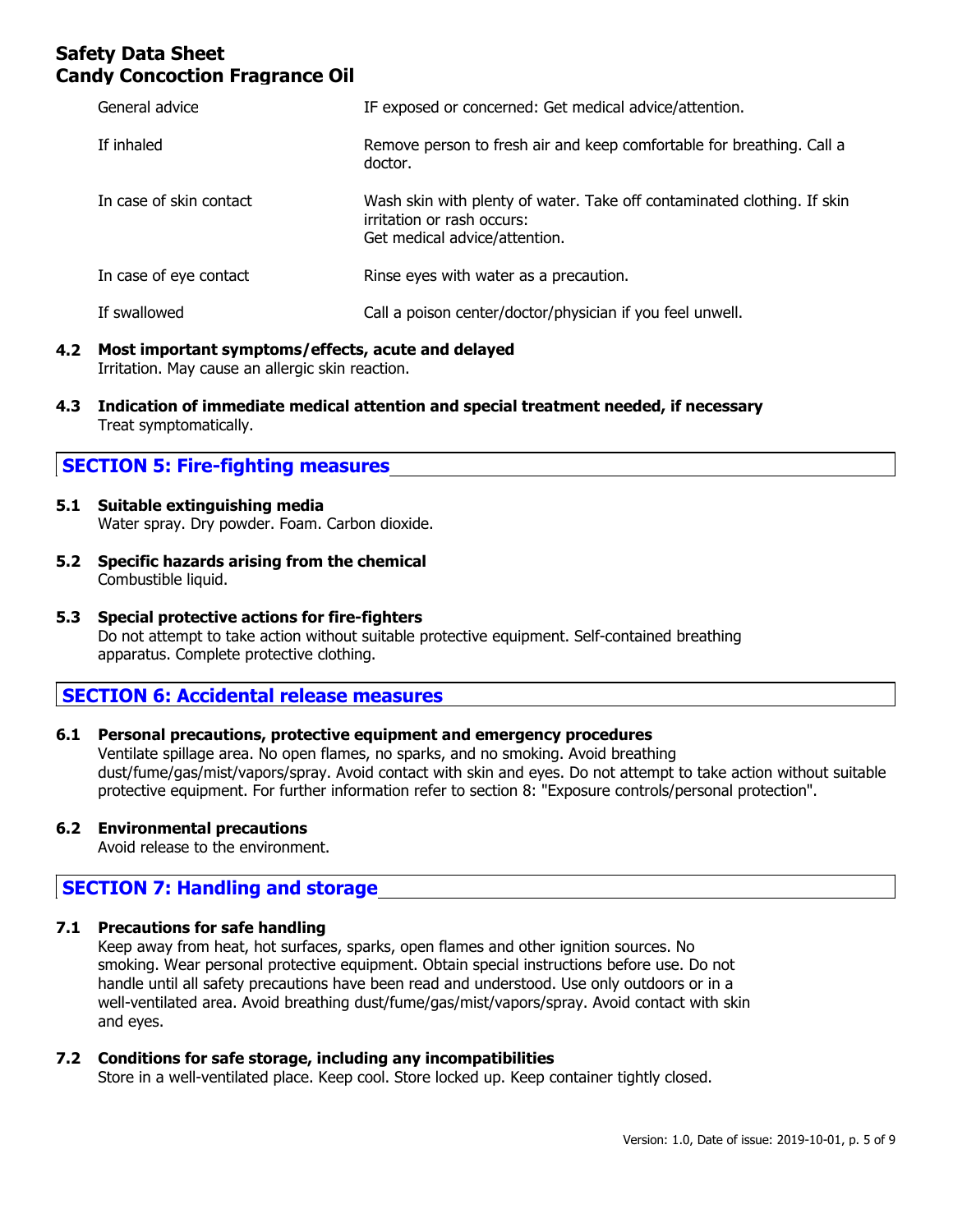# **SECTION 8: Exposure controls/personal protection**

# **8.1 Control parameters**

**1. Lemon oil (CAS: 8008-56-8)** REL-TWA (Inhalation): 10 mg/m3 (total) (NIOSH) REL-TWA (Inhalation): 5 mg/m3 (resp) (NIOSH)

#### **8.2 Appropriate engineering controls** Ensure good ventilation of the work station.

## **8.3 Individual protection measures, such as personal protective equipment (PPE)**





**Eye/face protection** Safety glasses

**Skin protection** Protective gloves

**Body protection** Wear suitable protective clothing

#### **Respiratory protection**

Wear respiratory protection.

# **SECTION 9: Physical and chemical properties**

#### **Information on basic physical and chemical properties**

| Appearance/form (physical state, color, etc.)<br>Odor<br>Odor threshold | Pale yellow to yellow liquid<br>Sweet, sugar |
|-------------------------------------------------------------------------|----------------------------------------------|
| pH                                                                      |                                              |
| Melting point/freezing point                                            |                                              |
| Initial boiling point and boiling range                                 |                                              |
| Flash point                                                             | 89 °C                                        |
| Evaporation rate                                                        |                                              |
| Flammability (solid, gas)                                               |                                              |
| Upper/lower flammability limits                                         |                                              |
| Vapor pressure                                                          |                                              |
| Vapor density                                                           |                                              |
| Relative density                                                        | $0.934(0.924 - 0.944)$                       |
| Solubility(ies)                                                         | Insoluble.                                   |
| Partition coefficient: n-octanol/water                                  |                                              |
| Auto-ignition temperature                                               |                                              |
| Decomposition temperature                                               |                                              |
| Viscosity                                                               |                                              |
| Explosive properties                                                    |                                              |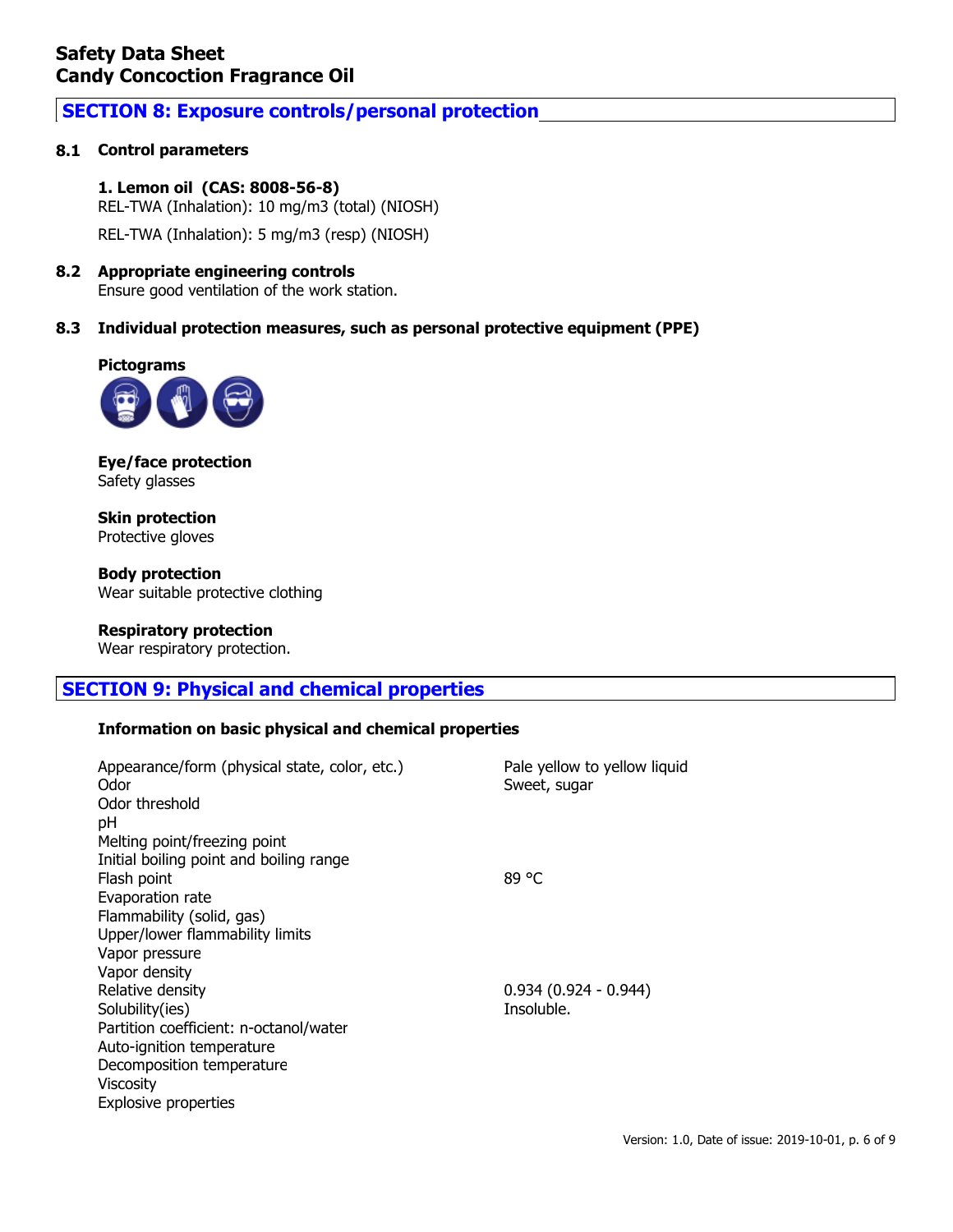Oxidizing properties

# **SECTION 10: Stability and reactivity**

#### **10.1 Reactivity**

The product is non-reactive under normal conditions of use, storage and transport.

#### **10.2 Chemical stability**

Stable under normal conditions.

#### **10.3 Possibility of hazardous reactions**

No dangerous reactions known under normal conditions of use.

#### **10.5 Incompatible materials**

Strong oxidizing agents

#### **10.6 Hazardous decomposition products**

Under normal conditions of storage and use, hazardous decomposition products should not be produced.

# **SECTION 11: Toxicological information**

#### **Information on toxicological effects**

**Acute toxicity** Not classified

**Skin corrosion/irritation** Causes skin irritation.

**Respiratory or skin sensitization**

May cause an allergic skin reaction.

#### **Reproductive toxicity**

Suspected of damaging fertility or the unborn child.

## **SECTION 12: Ecological information**

#### **Toxicity**

The product is not considered harmful to aquatic organisms or to cause long-term adverse effects in the environment.

## **SECTION 13: Disposal considerations**

#### **Disposal of the product**

Dispose of contents/container in accordance with licensed collector's sorting instructions.

## **SECTION 14: Transport information**

**DOT (US)** Not regulated

**IMDG** Not regulated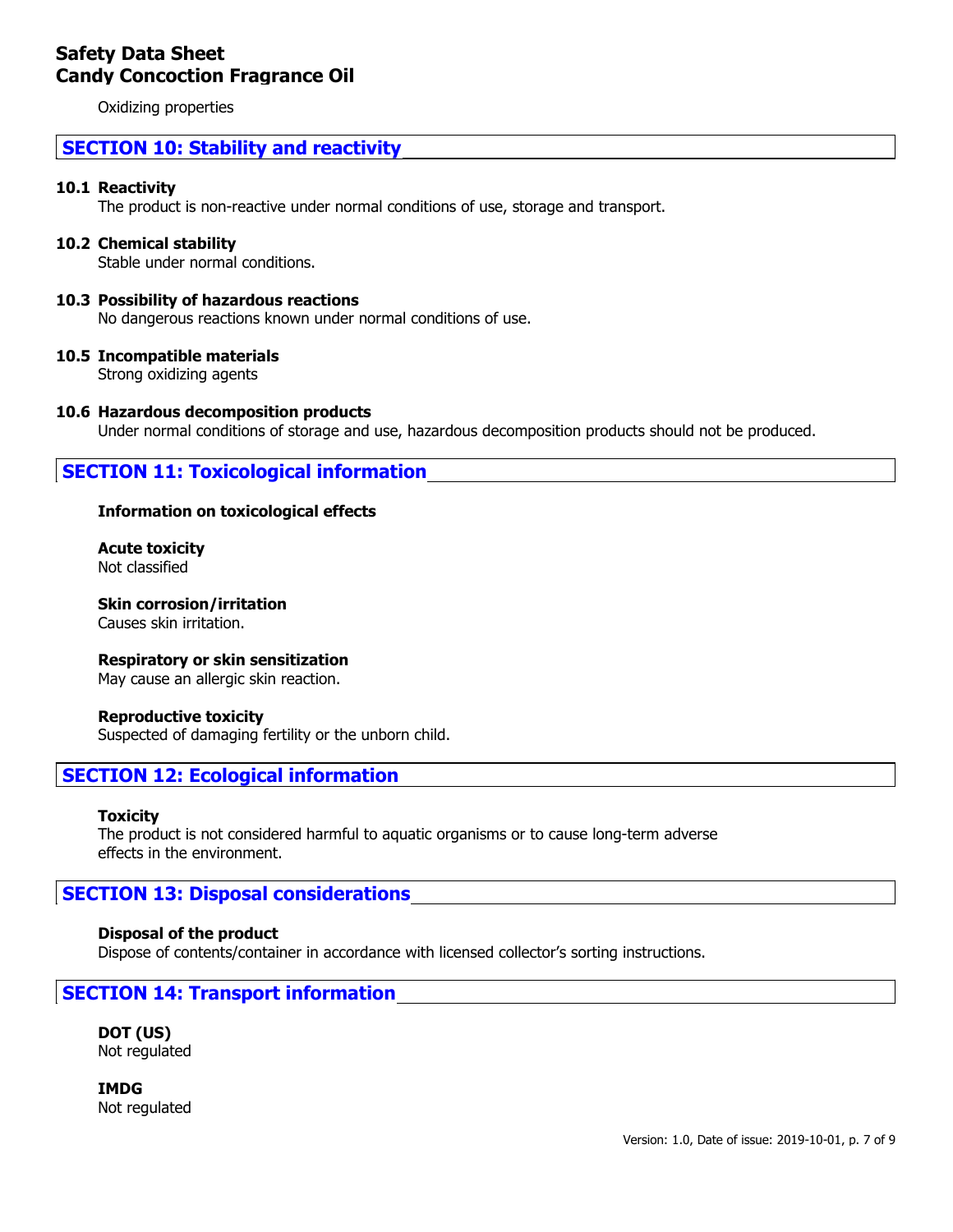**IATA**

Not regulated

# **SECTION 15: Regulatory information**

#### **15.1 Safety, health and environmental regulations specific for the product in question**

**New Jersey Right To Know Components** Lemon oil CAS-No. 8008-56-8

**Pennsylvania Right To Know Components** Lemon oil CAS-No. 8008-56-8

**Massachusetts Right To Know Components** Lemon oil CAS-No. 8008-56-8

**SARA 311/312 Hazards** Fire Hazard, Acute Health Hazard

**Pennsylvania Right To Know Components** Linalool CAS-No. 78-70-6

**New Jersey Right To Know Components**

Linalool CAS-No. 78-70-6

#### **Massachusetts Right To Know Components**

No components are subject to the Massachusetts Right to Know Act.

#### **SARA 313 Components**

This material does not contain any chemical components with known CAS numbers that exceed the threshold (De Minimis) reporting levels established by SARA Title III, Section 313.

#### **SARA 302 Components**

No chemicals in this material are subject to the reporting requirements of SARA Title III, Section 302.

#### **California Prop. 65 Components**

This product does not contain any chemicals known to State of California to cause cancer, birth defects, or any other reproductive harm.

#### **California Prop. 65 Components**

This product does not contain any chemicals known to State of California to cause cancer, birth defects, or any other reproductive harm.